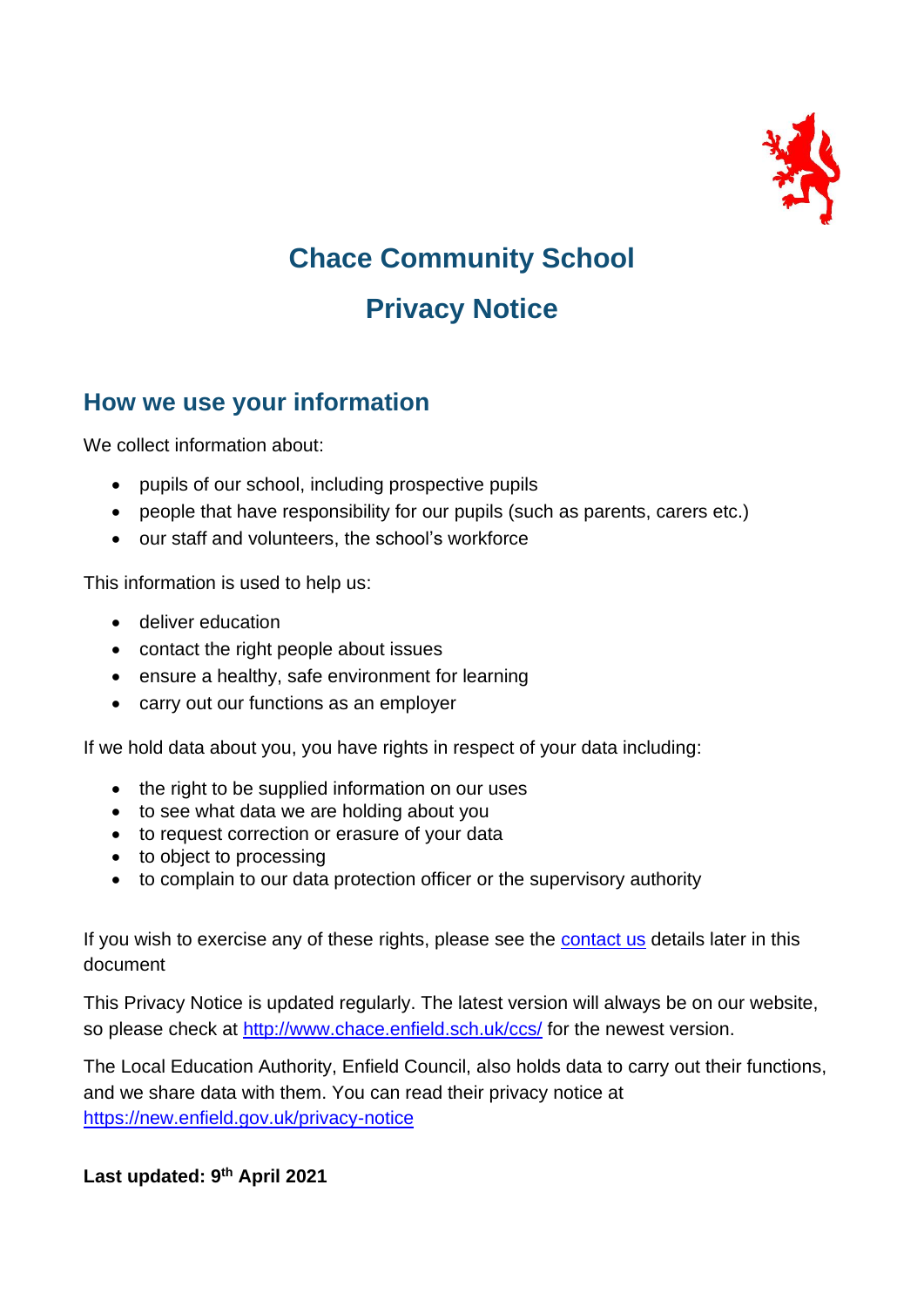The rest of this document gives further details on our collection, storage and use of data for each type of data we hold. It also provides information on who we share with and how to exercise your rights if you are not happy.

We welcome your comments on how we can improve this notice; please [contact us](#page-11-0) at the address given for the school.

## **Data Usage Regarding Pupils**

### **The categories of information that we collect, hold and share include:**

- Personal information (such as name, unique pupil number and address)
- Characteristics (such as ethnicity, language, nationality, country of birth and free school meal eligibility)
- Attendance information (such as sessions attended, number of absences and absence reasons)
- Educational information (such as lesson plans, test/exam results, learning challenges)
- Health information (such as illnesses that may affect pupil safety in school e.g. allergies, asthma, epilepsy)

## **Why we collect and use this information**

We use the pupil data:

- to support pupil learning
- to monitor and report on pupil progress
- to provide appropriate pastoral care
- to assess the quality of our services
- to comply with the law about data sharing

### **The lawful basis on which we use this information**

We collect and use pupil information under:

- the GDPR Article  $6$  (c) for example where we are required to do so by the Education Act 1996
- the GDPR Article 6 (d) and 9 (c) for example critical health information about pupils that may put them at risk
- the GDPR Article 6 (a) for example where data has been supplied by the parent for use in the school setting e.g. information about family preferences in respect of religion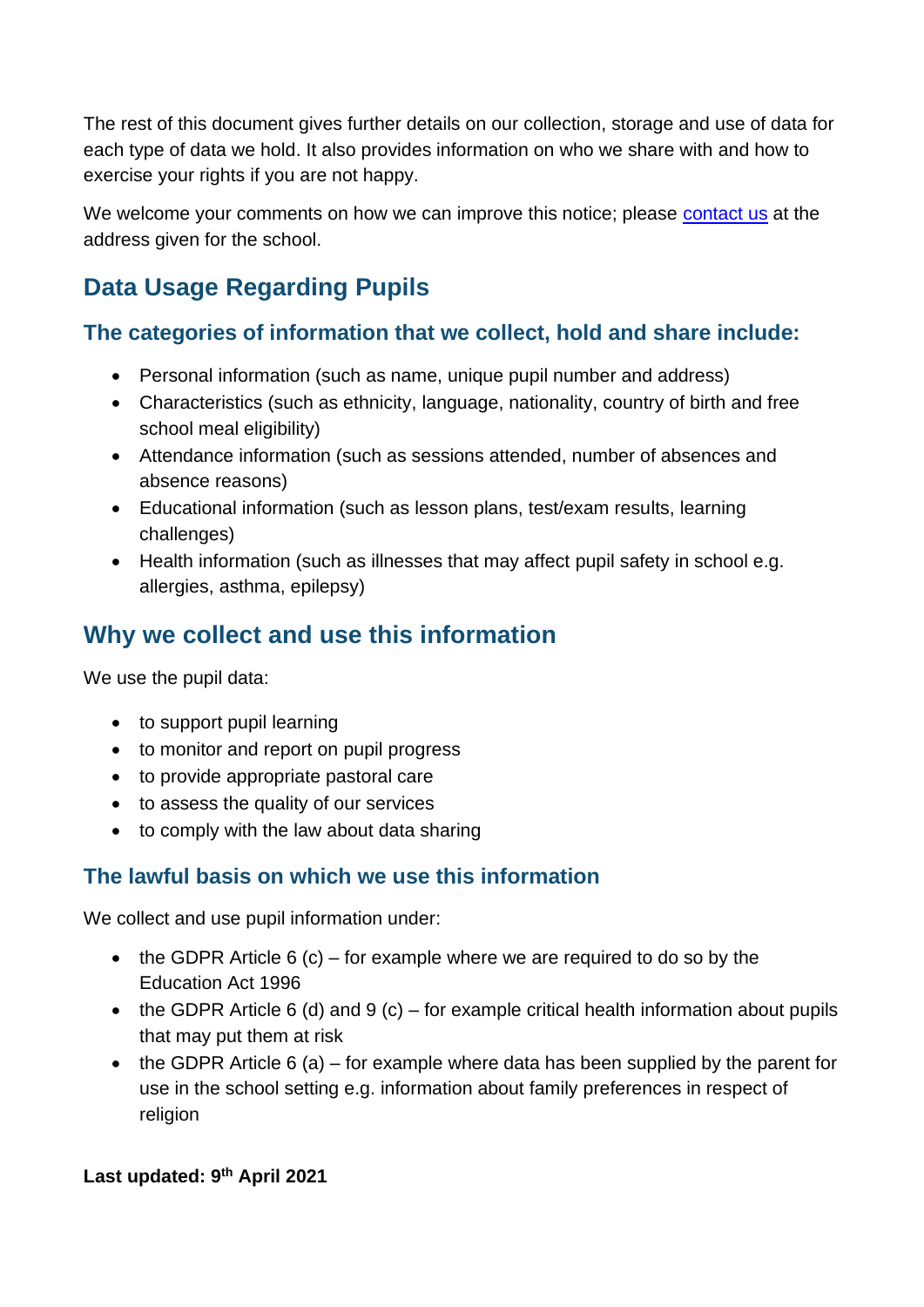Full details of the legal basis for our data use is based on Data Protection Impact Assessments [https://ico.org.uk/media/for-organisations/documents/1595/pia-code-of](https://ico.org.uk/media/for-organisations/documents/1595/pia-code-of-practice.pdf)[practice.pdf](https://ico.org.uk/media/for-organisations/documents/1595/pia-code-of-practice.pdf)

Note that Health professionals commonly gather data in school settings for a variety of purposes. This data is **not** held by the school, and is detailed in the Local Authority privacy notice at [https://new.enfield.gov.uk/privacy-notice.](https://new.enfield.gov.uk/privacy-notice)

## **Collecting pupil information**

Whilst the majority of pupil information you provide to us is mandatory, some of it is provided to us on a voluntary basis. In order to comply with the General Data Protection Regulation, we will inform you whether you are required to give certain information to us or if you have a choice in this.

### **Storing pupil data**

We store pupil data as detailed in our retention schedule. Please contact the school for further details.

### **Who we share information with**

We routinely share pupil information with:

- schools that the pupil will attend after leaving us
- our local authority
- the Department for Education (DfE)
- NHS staff working in the school setting
- Law enforcement authorities, if required, for the prevention and detection of crime and fraud

### **Why we share pupil information**

We do not share information about our pupils with anyone without consent unless the law and our policies allow us to do so.

We share pupils' data with the Department for Education (DfE) on a statutory basis. This data sharing underpins school funding and educational attainment policy and monitoring.

We are required to share information about our pupils with our local authority (LA) and the Department for Education (DfE) under section 3 of The Education (Information About Individual Pupils) (England) Regulations 2013.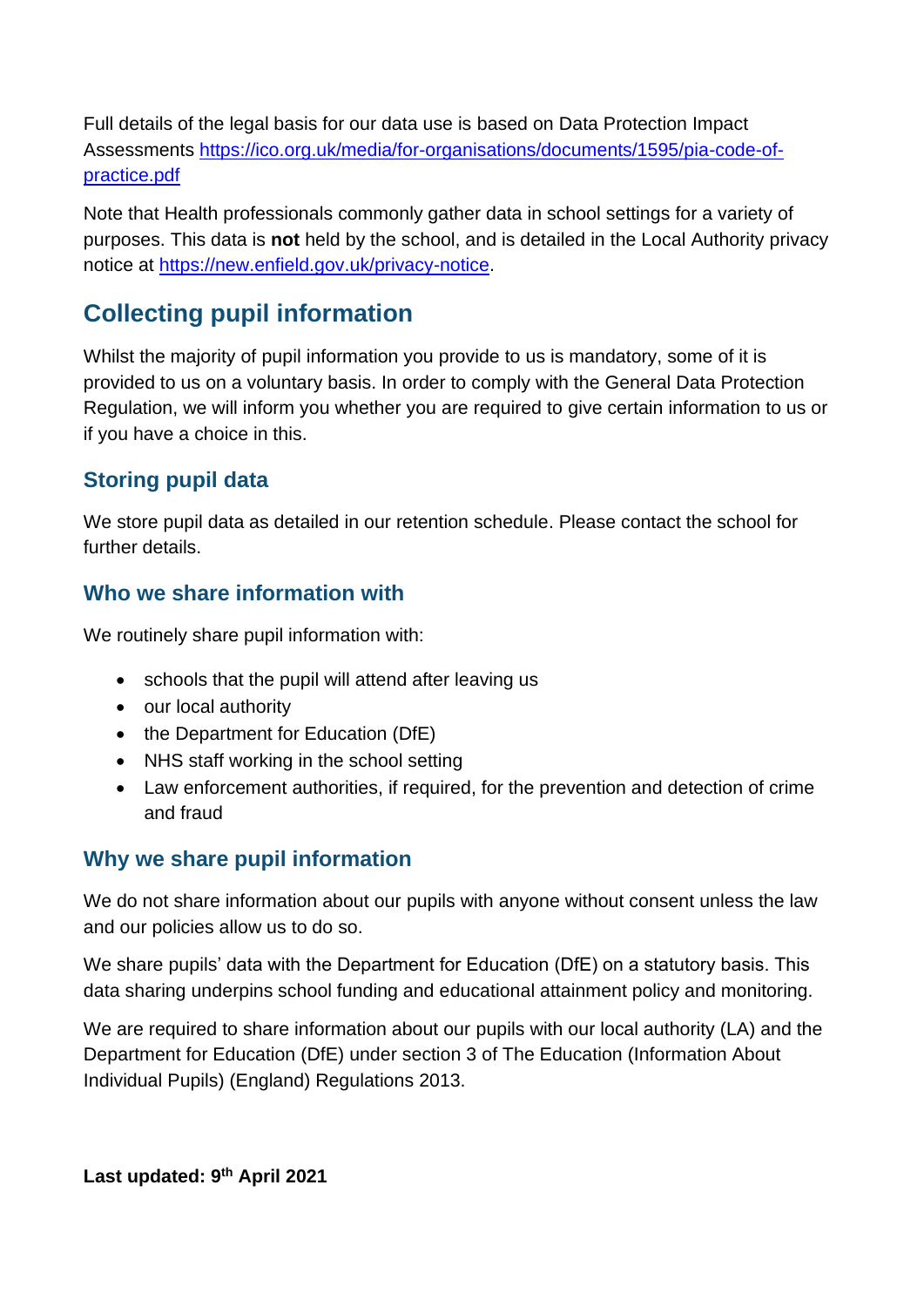#### **Data collection requirements:**

To find out more about the data collection requirements placed on us by the Department for Education (for example; via the school census) go to [https://www.gov.uk/education/data](https://www.gov.uk/education/data-collection-and-censuses-for-schools)[collection-and-censuses-for-schools.](https://www.gov.uk/education/data-collection-and-censuses-for-schools)

#### **Youth support services**

#### **Pupils aged 13+**

Once our pupils reach the age of 13, we also pass pupil information to our local authority and / or provider of youth support services as they have responsibilities in relation to the education or training of 13-19 year olds under section 507B of the Education Act 1996.

This enables them to provide services as follows:

- youth support services
- careers advisers

A parent or guardian can request that **only** their child's name, address and date of birth is passed to their local authority or provider of youth support services by informing us. This right is transferred to the child / pupil once he/she reaches the age 16.

#### **Pupils aged 16+**

We will also share certain information about pupils aged 16+ with our local authority and / or provider of youth support services as they have responsibilities in relation to the education or training of 13-19 year olds under section 507B of the Education Act 1996.

This enables them to provide services as follows:

- post-16 education and training providers
- youth support services
- careers advisers

For more information about services for young people, please visit our local authority website.

### **The National Pupil Database (NPD)**

The NPD is owned and managed by the Department for Education and contains information about pupils in schools in England. It provides invaluable evidence on educational performance to inform independent research, as well as studies commissioned by the Department. It is held in electronic format for statistical purposes. This information is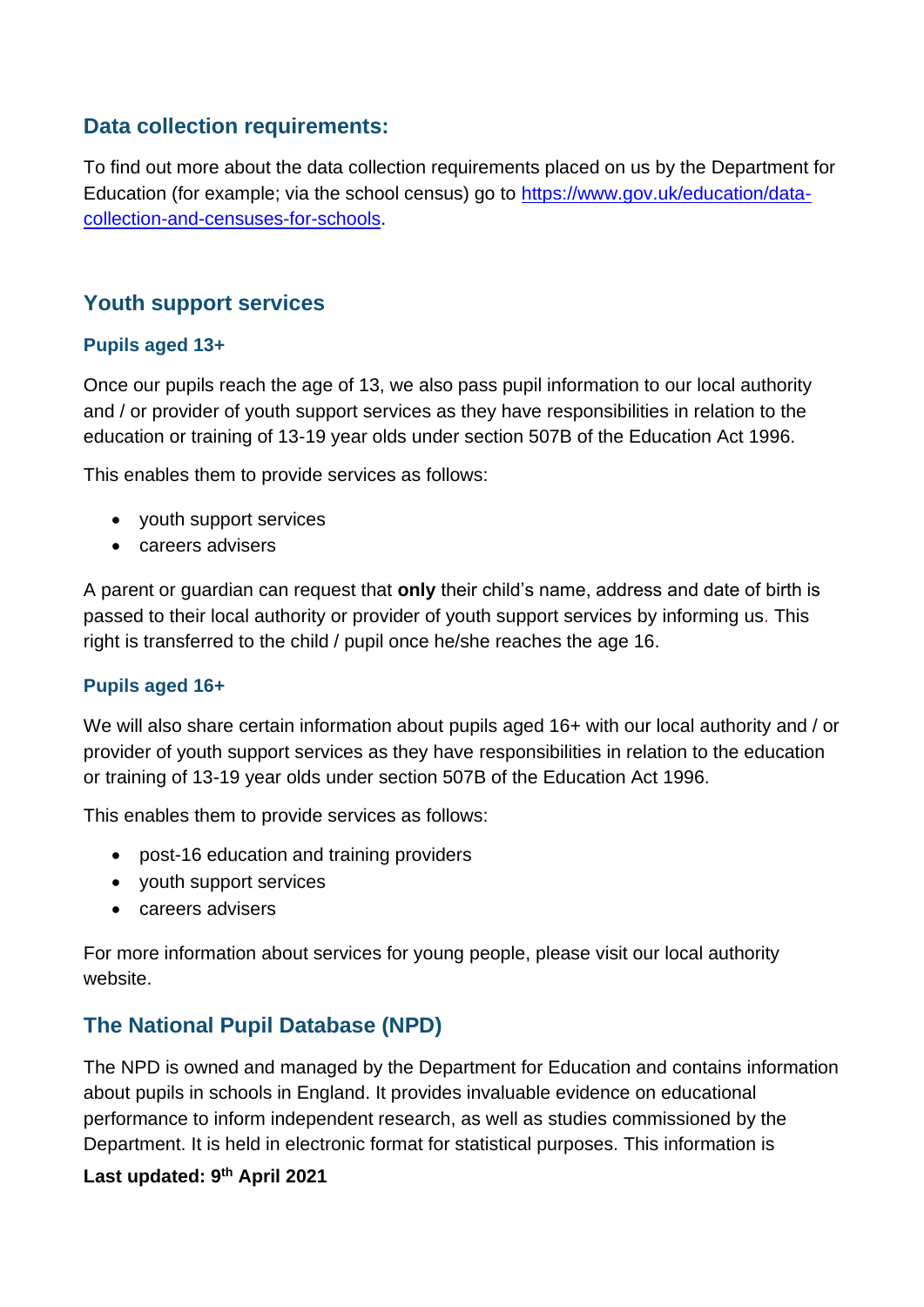securely collected from a range of sources including schools, local authorities and awarding bodies.

We are required by law, to provide information about our pupils to the DfE as part of statutory data collections such as the school census and early years' census. Some of this information is then stored in the NPD. The law that allows this is the Education (Information About Individual Pupils) (England) Regulations 2013.

To find out more about the NPD, go to [https://www.gov.uk/government/publications/national-pupil-database-user-guide-and](https://www.gov.uk/government/publications/national-pupil-database-user-guide-and-supporting-information)[supporting-information.](https://www.gov.uk/government/publications/national-pupil-database-user-guide-and-supporting-information)

The department may share information about our pupils from the NPD with third parties who promote the education or well-being of children in England by:

- conducting research or analysis
- producing statistics
- providing information, advice or guidance

The Department has robust processes in place to ensure the confidentiality of our data is maintained and there are stringent controls in place regarding access and use of the data. Decisions on whether DfE releases data to third parties are subject to a strict approval process and based on a detailed assessment of:

- who is requesting the data
- the purpose for which it is required
- the level and sensitivity of data requested: and
- the arrangements in place to store and handle the data

To be granted access to pupil information, organisations must comply with strict terms and conditions covering the confidentiality and handling of the data, security arrangements and retention and use of the data.

For more information about the department's data sharing process, please visit: <https://www.gov.uk/data-protection-how-we-collect-and-share-research-data>

For information about which organisations the department has provided pupil information, (and for which project), please visit the following website: <https://www.gov.uk/government/publications/national-pupil-database-requests-received>

To contact DfE:<https://www.gov.uk/contact-dfe>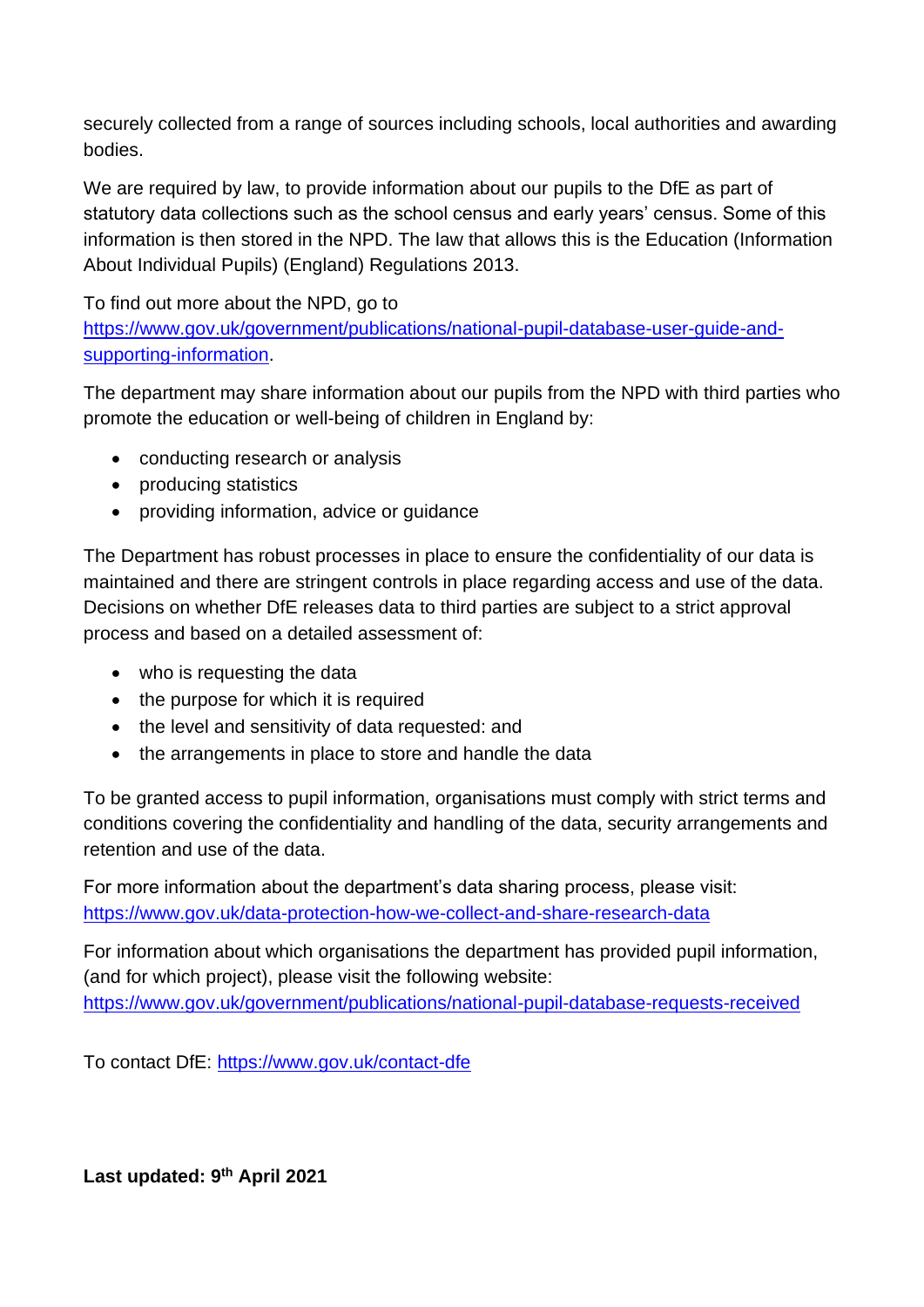### **Requesting access to your personal data**

Under data protection legislation, parents and pupils have the right to request access to information about them that we hold. To make a request for your personal information, or be given access to your child's educational record, please see the contact details below.

You also have the right to:

- object to processing of personal data that is likely to cause, or is causing, damage or distress
- prevent processing for the purpose of direct marketing
- object to decisions being taken by automated means
- in certain circumstances, have inaccurate personal data rectified, blocked, erased or destroyed; and
- claim compensation for damages caused by a breach of the Data Protection regulations

If you have a concern about the way we are collecting or using your personal data, we request that you raise your concern with us in the first instance. Alternatively, you can contact the Information Commissioner's Office at<https://ico.org.uk/concerns/>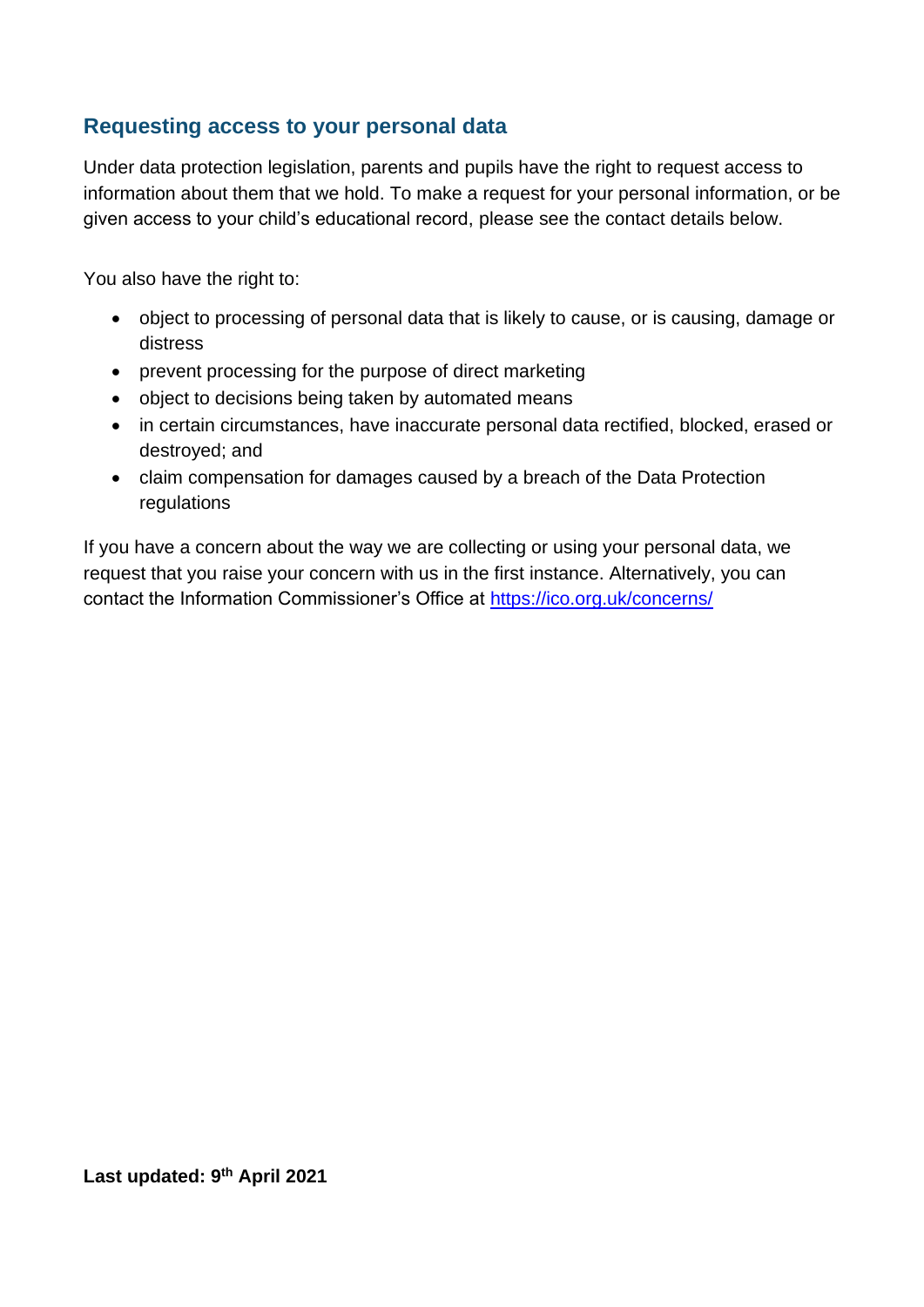## **Data Usage Regarding People That Have Responsibility for our Pupils**

#### **The categories of information that we collect, hold and share include:**

- Personal information (such as name and address)
- Contact details (such as mobile telephone number or other ways to get in touch)

#### **Why we collect and use this information**

We use the data about people that have responsibility for our pupils:

- to contact them, both routinely and in emergencies
- to ensure they are kept aware of pupil's progress as appropriate
- to comply with the law regarding data sharing

### **The lawful basis on which we use this information**

We collect and use this information under:

- the GDPR Article  $6$  (c) for example where we are required to do so by the Education Act 1996
- the GDPR Article  $6$  (a) for example additional contact information supplied to us above that required by law

Full details of the legal basis for our data use is based on Data Protection Impact Assessments [https://ico.org.uk/media/for-organisations/documents/1595/pia-code-of](https://ico.org.uk/media/for-organisations/documents/1595/pia-code-of-practice.pdf)[practice.pdf](https://ico.org.uk/media/for-organisations/documents/1595/pia-code-of-practice.pdf)

## **Collecting information**

Whilst much of information you provide to us is mandatory, some of it is provided to us on a voluntary basis. In order to comply with the General Data Protection Regulation, we will inform you whether you are required to provide certain information to us or if you have a choice in this.

### **Storing data**

We store data as detailed in our retention schedule. Please contact the school for further details.

#### **Who we share people that have responsibility for our pupils information with**

**Last updated: 9th April 2021** We routinely share information with: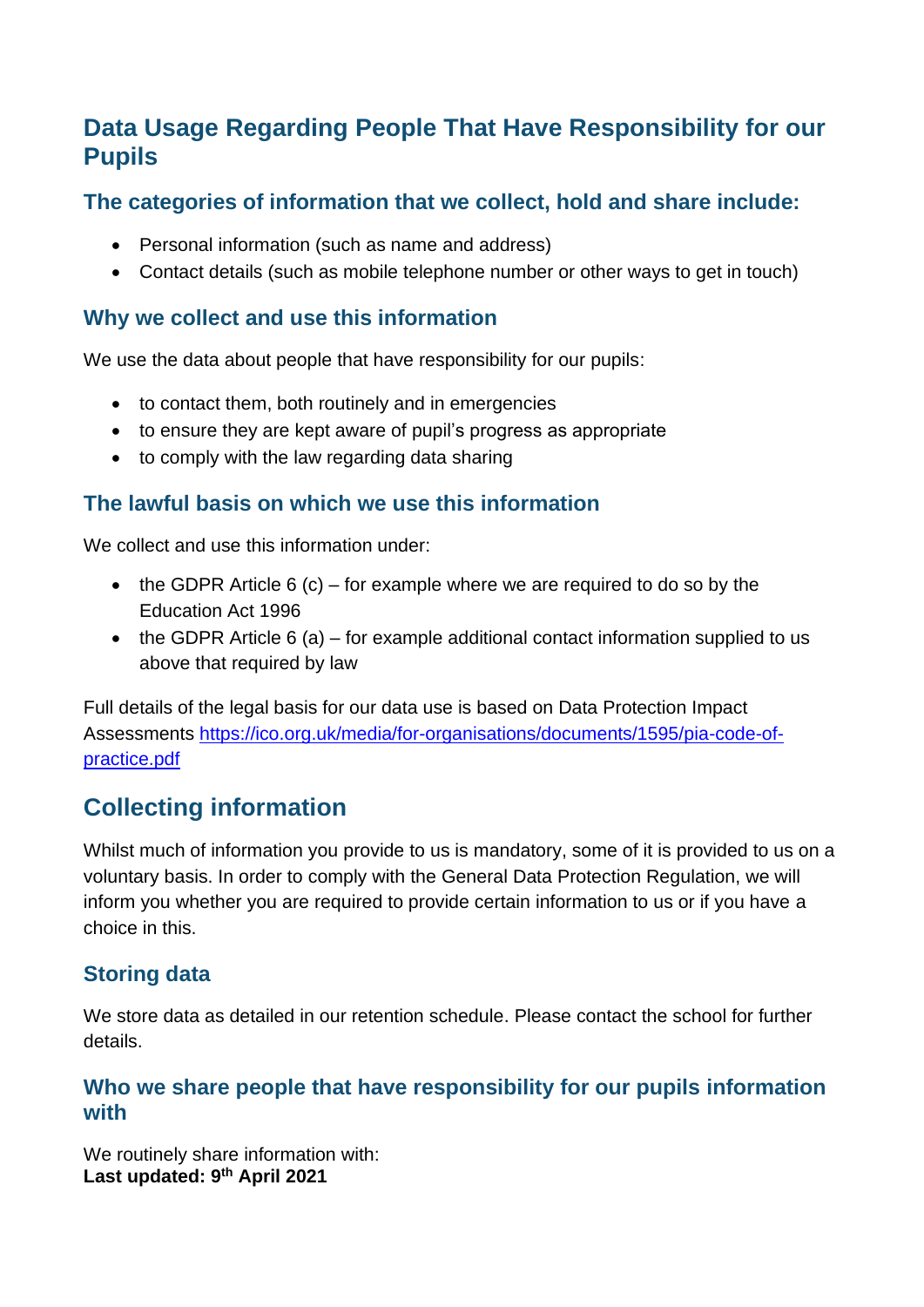- schools that the pupil will attend after leaving us
- our local authority
- the Department for Education (DfE)
- NHS staff working in the school setting

#### **Why we share information**

We do not share information about people that have responsibility for our pupils with anyone without consent unless the law and our policies allow us to do so.

We are required to share information about people that have responsibility for our pupils with our local authority (LA) and the Department for Education (DfE) under section 3 of The Education (Information About Individual Pupils) (England) Regulations 2013.

#### **Requesting access to your personal data**

Under data protection legislation, data subjects have the right to request access to information about them that we hold. To make a request for your personal information, please see the contact details below.

You also have the right to:

- object to processing of personal data that is likely to cause, or is causing, damage or distress
- prevent processing for the purpose of direct marketing
- object to decisions being taken by automated means
- in certain circumstances, have inaccurate personal data rectified, blocked, erased or destroyed; and
- claim compensation for damages caused by a breach of the Data Protection regulations

If you have a concern about the way we are collecting or using your personal data, we request that you raise your concern with us in the first instance. Alternatively, you can contact the Information Commissioner's Office at<https://ico.org.uk/concerns/>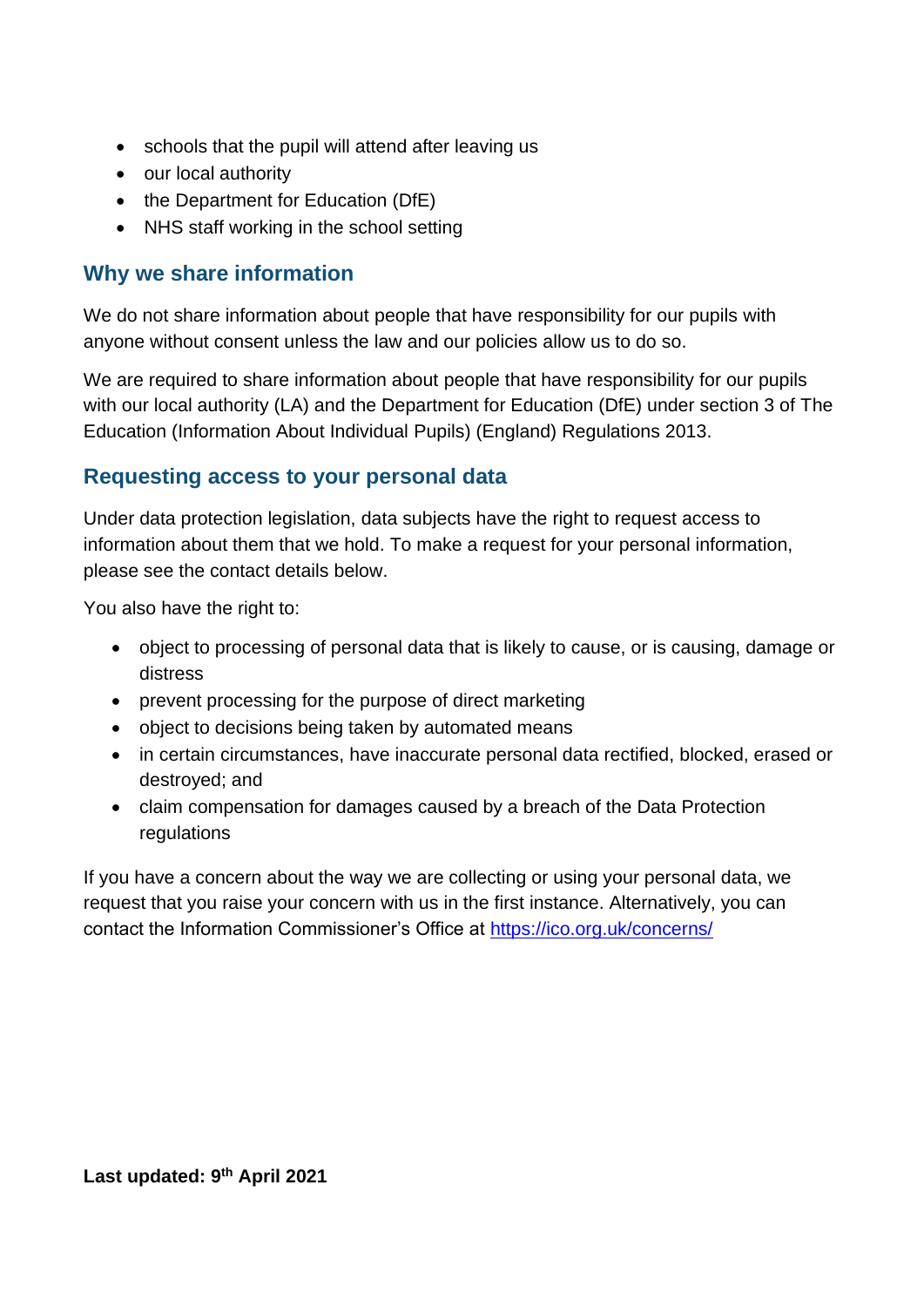## **Data Usage Regarding Schools Workforce**

#### **The categories of school workforce information that we collect, process, hold and share include:**

- personal information (such as name, employee or teacher number, national insurance number)
- special categories of data including characteristics information such as gender, age, ethnic group, vetting and barring information
- contract information (such as start dates, hours worked, post, roles and salary information)
- work absence information (such as number of absences and reasons)
- qualifications (and, where relevant, subjects taught)

#### **Why we collect and use this information**

We use school workforce data to:

- enable the development of a comprehensive picture of the workforce and how it is deployed
- inform the development of recruitment and retention policies
- maintain safety of staff and pupils
- enable individuals to be paid

#### **The lawful basis on which we process this information**

We process this information under GDPR Article 6 (b) the employment contract and Article 6 (c) e.g. Education Act 1996. Certain special characteristics are processed under GDPR Article 6 (c) and Article 9 (b) e.g. Ethnicity information required by the Equalities Act 2010.

Full details of the legal basis for our data use is based on Data Protection Impact Assessments [https://ico.org.uk/media/for-organisations/documents/1595/pia-code-of](https://ico.org.uk/media/for-organisations/documents/1595/pia-code-of-practice.pdf)[practice.pdf](https://ico.org.uk/media/for-organisations/documents/1595/pia-code-of-practice.pdf)

### **Collecting this information**

Whilst much of information you provide to us is mandatory, some of it is provided to us on a voluntary basis. In order to comply with data protection legislation, we will inform you whether you are required to provide certain school workforce information to us or if you have a choice in this.

#### **Storing this information**

We store data as detailed in our retention schedule. Please contact the school for further details.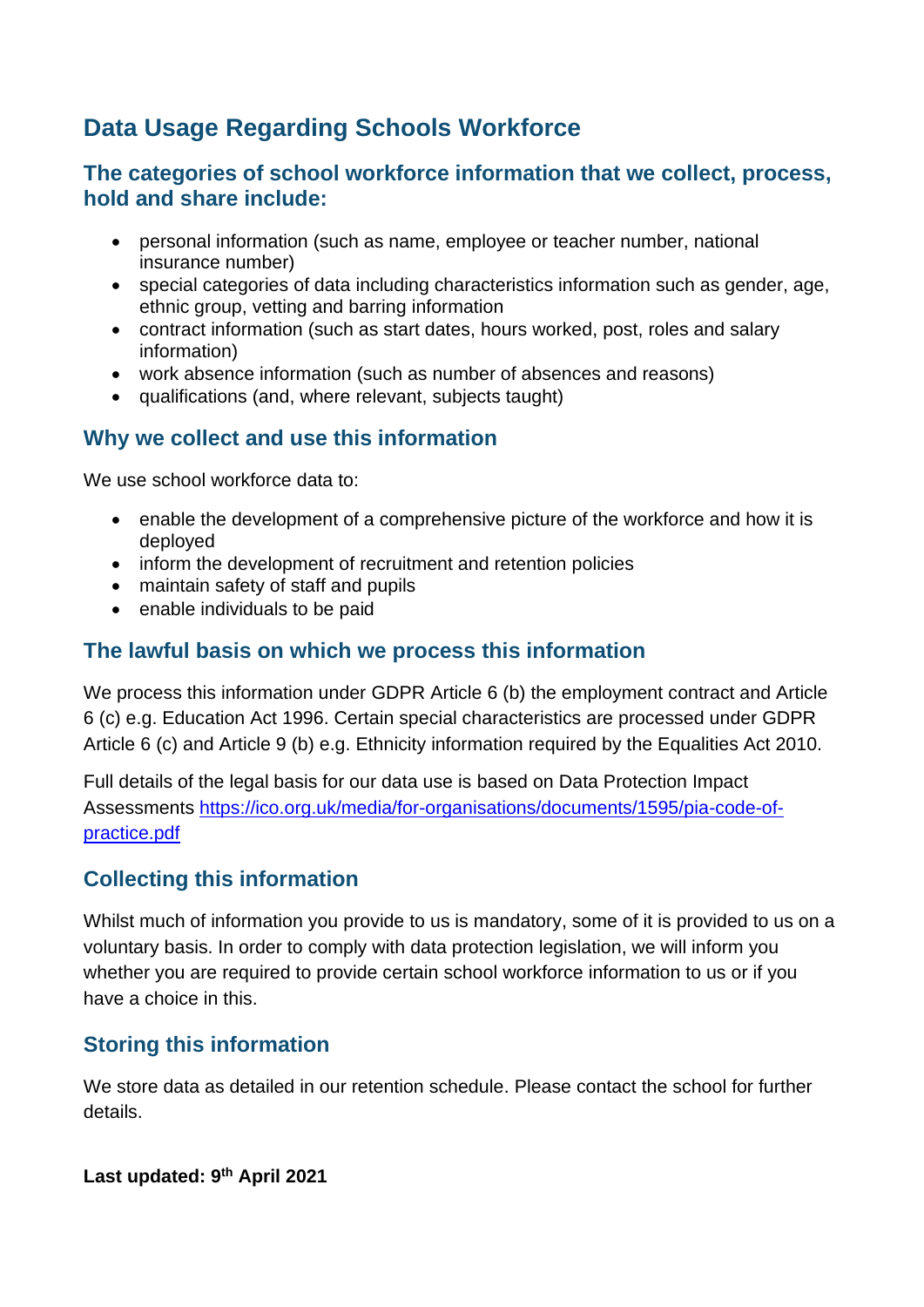#### **Who we share this information with**

We routinely share this information with:

- our local authority
- the Department for Education (DfE)

#### **Why we share school workforce information**

We do not share information about workforce members with anyone without consent unless the law and our policies allow us to do so.

#### **Local authority**

We are required to share information about our workforce members with our local authority (LA) under section 5 of the Education (Supply of Information about the School Workforce) (England) Regulations 2007 and amendments.

#### **Department for Education (DfE)**

We share personal data with the Department for Education (DfE) on a statutory basis. This data sharing underpins workforce policy monitoring, evaluation, and links to school funding / expenditure and the assessment educational attainment.

We are required to share information about our school employees with our local authority (LA) and the Department for Education (DfE) under section 5 of the Education (Supply of Information about the School Workforce) (England) Regulations 2007 and amendments.

#### **Law enforcement Authorities including the Police**

We share personal data with the law enforcement authorities, if required, for the prevention and detection of fraud or crime.

#### **Data collection requirements**

The DfE collects and processes personal data relating to those employed by schools (including Multi Academy Trusts) and local authorities that work in state funded schools (including all maintained schools, all academies and free schools and all special schools including Pupil Referral Units and Alternative Provision). All state funded schools are required to make a census submission because it is a statutory return under sections 113 and 114 of the Education Act 2005

To find out more about the data collection requirements placed on us by the Department for Education including the data that we share with them, go to [https://www.gov.uk/education/data-collection-and-censuses-for-schools.](https://www.gov.uk/education/data-collection-and-censuses-for-schools)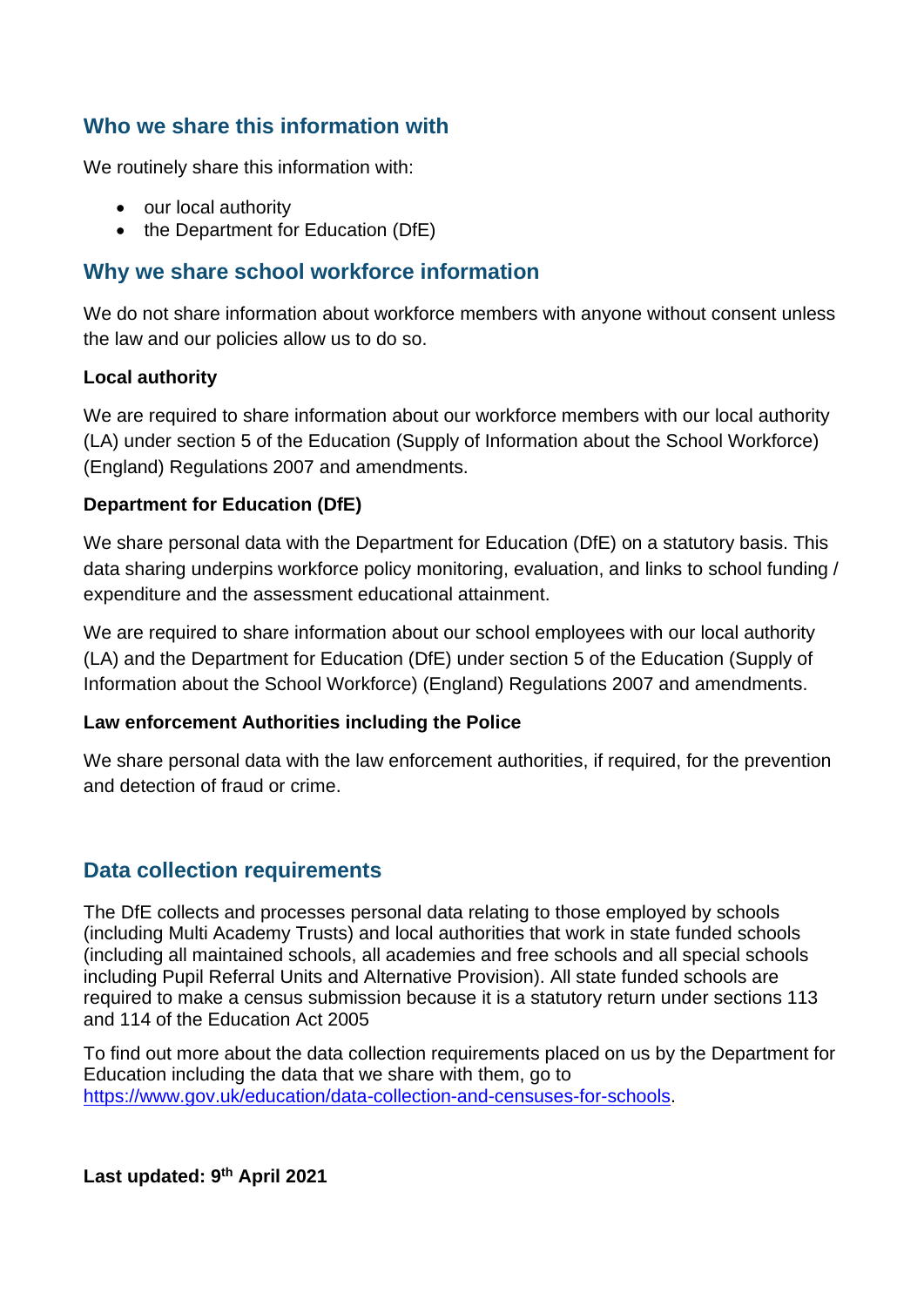The department may share information about school employees with third parties who promote the education or well-being of children or the effective deployment of school staff in England by:

- conducting research or analysis
- producing statistics
- providing information, advice or guidance

The department has robust processes in place to ensure that the confidentiality of personal data is maintained and there are stringent controls in place regarding access to it and its use. Decisions on whether DfE releases personal data to third parties are subject to a strict approval process and based on a detailed assessment of:

- who is requesting the data
- the purpose for which it is required
- the level and sensitivity of data requested; and
- the arrangements in place to securely store and handle the data

To be granted access to school workforce information, organisations must comply with its strict terms and conditions covering the confidentiality and handling of the data, security arrangements and retention and use of the data.

For more information about the department's data sharing process, please visit:

<https://www.gov.uk/data-protection-how-we-collect-and-share-research-data>

• To contact the department:<https://www.gov.uk/contact-dfe>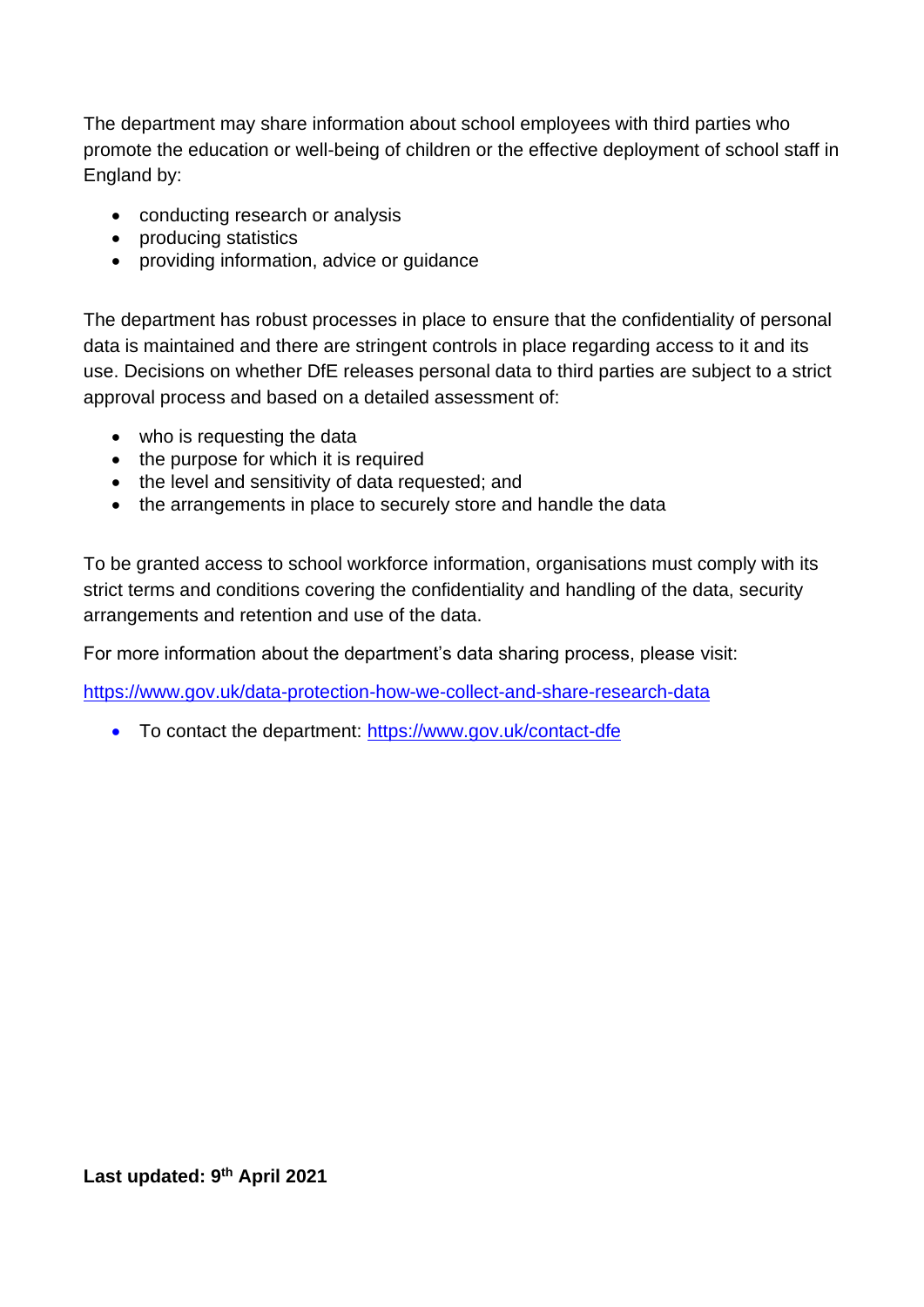## **Requesting access to your personal data**

Under data protection legislation, data subjects have the right to request access to information about them that we hold. To make a request for your personal information, please see the contact details below

You also have the right to:

- object to processing of personal data that is likely to cause, or is causing, damage or distress
- prevent processing for the purpose of direct marketing
- object to decisions being taken by automated means
- in certain circumstances, have inaccurate personal data rectified, blocked, erased or destroyed; and
- claim compensation for damages caused by a breach of the Data Protection regulations

If you have a concern about the way we are collecting or using your personal data, we ask that you raise your concern with us in the first instance. Alternatively, you can contact the Information Commissioner's Office at<https://ico.org.uk/concerns/>

## <span id="page-11-0"></span>**Contact Us**

If you would like to discuss anything in this privacy notice, contact the school, the data protection officer or the regulator, details are given below.

## **Contacting the school**

We strongly recommend you contact the school directly with your concerns. The school can be contacted at:

By Email: chace@chace.enfield.sch.uk

By Phone: 020 8363 7321

By Post: Chace Community School, Churchbury Lane, Enfield, Middlesex, EN1 2HQ

## **Contacting our Data Protection Officer**

The Data Protection Officer for the school can be contacted as below. Please ensure you include which school is involved:

By Email: [schools.data.protection.officer@enfield.gov.uk](mailto:schools.data.protection.officer@enfield.gov.uk)

By Post: Data Protection Officer, Enfield Council Civic Offices, Silver St, Enfield, EN1 3XA